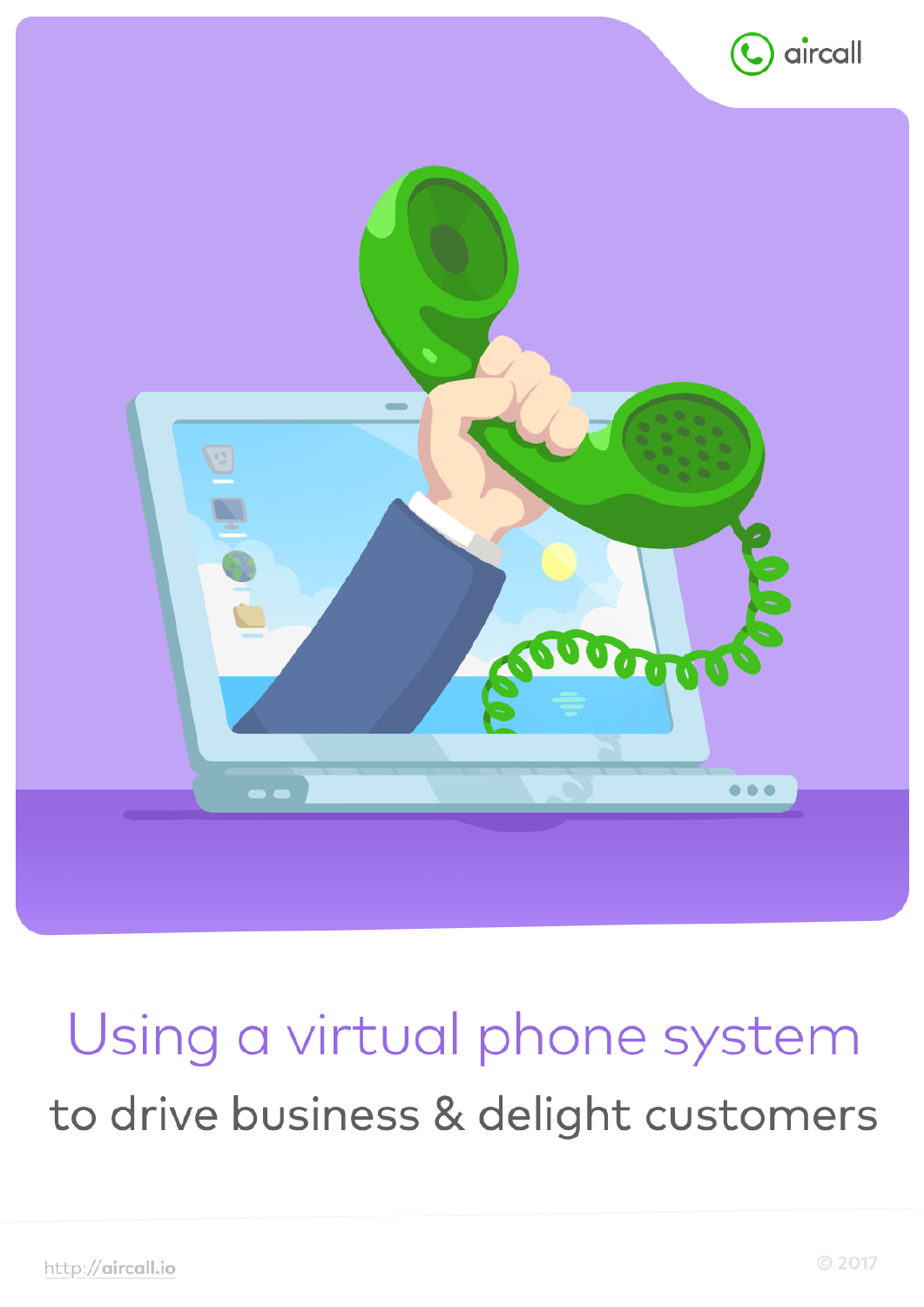# Table of contents

| Introduction                                   | 3               |
|------------------------------------------------|-----------------|
| Lower costs, lower your footprint              | 4               |
| A complete call center package                 | 9               |
| Empower your whole team                        | 13 <sup>°</sup> |
| Keep your data safe and your operation running | 16 <sub>1</sub> |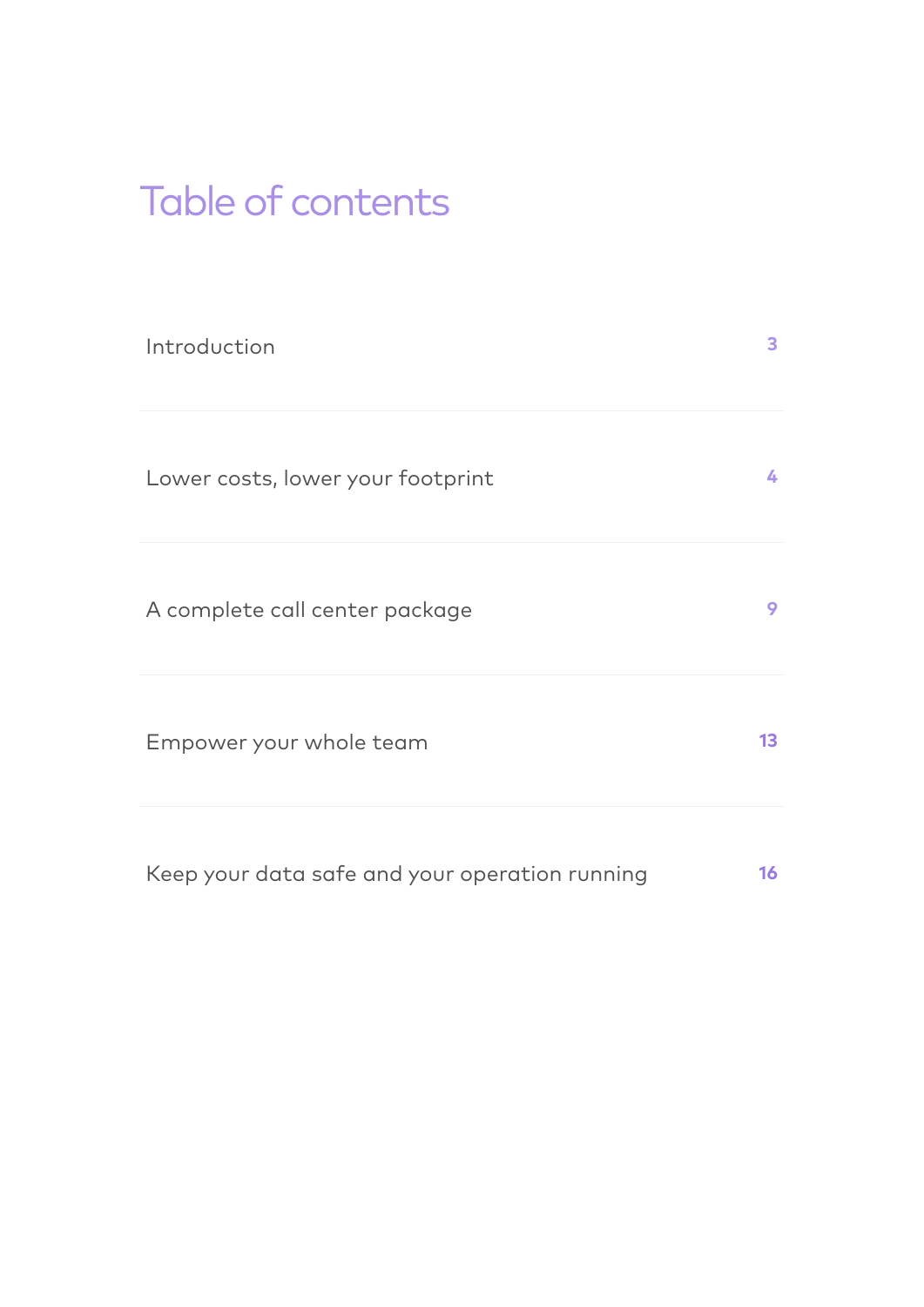# Introduction

It's no exaggeration to say that more and more companies are transitioning to a cloud-based model, or at least a hybrid one. The industry is expanding quickly, and continuously exceeds expectations. Now that almost every device is endowed with a powerful internet connection, it's very convenient to be able to let the cloud do the heavy lifting in some respects.

As a result, call centers are changing: many are making the switch to a cloud-based phone system. This evolution is due to the many advantages of the cloud-based model compared to traditional IP PBX installations. This ebook will look in detail at the strengths of cloud-based phone systems, and explore the advantages for your business.

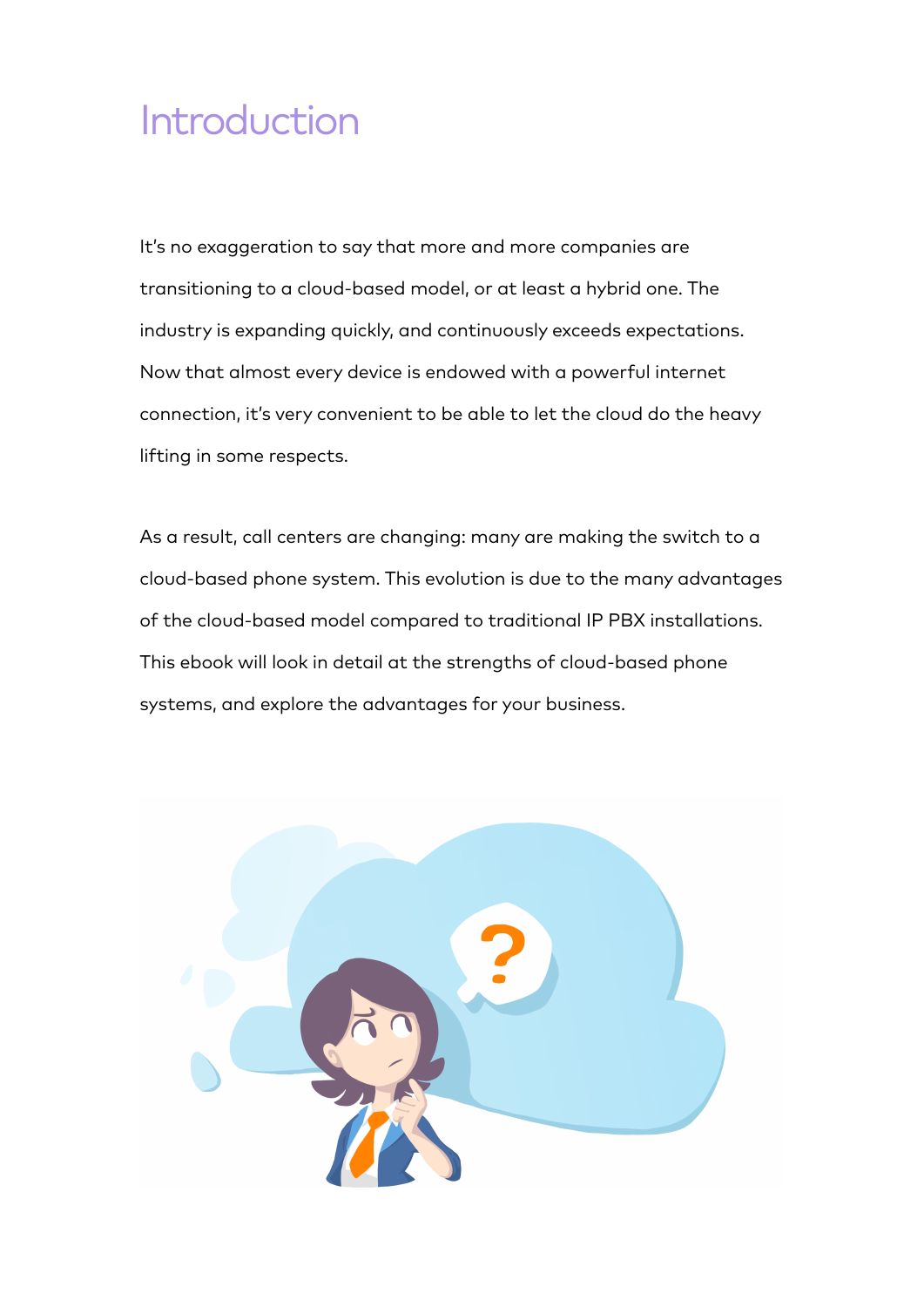Chapter One

# Lower costs, lower your footprint

The implications of cloud-based phone systems for your bottom line and the environment.

Excellent customer service is a huge differentiator for businesses, no matter their size or activity. Therefore, a growing number of businesses strive to remain close to their customers by running their call center themselves.

Thus far, setting up a call center has seemed an intimidating and potentially ruinous endeavor. However, due to the advent of cloud-based systems, calls centers are more affordable and accessible than ever before.

### Lower upfront costs

Modest costs for both setup and upkeep are often touted as the foremost advantage of cloud-based call center systems. Setting up a cloud-based call center is simpler, quicker, and much less onerous than opting for a traditional model.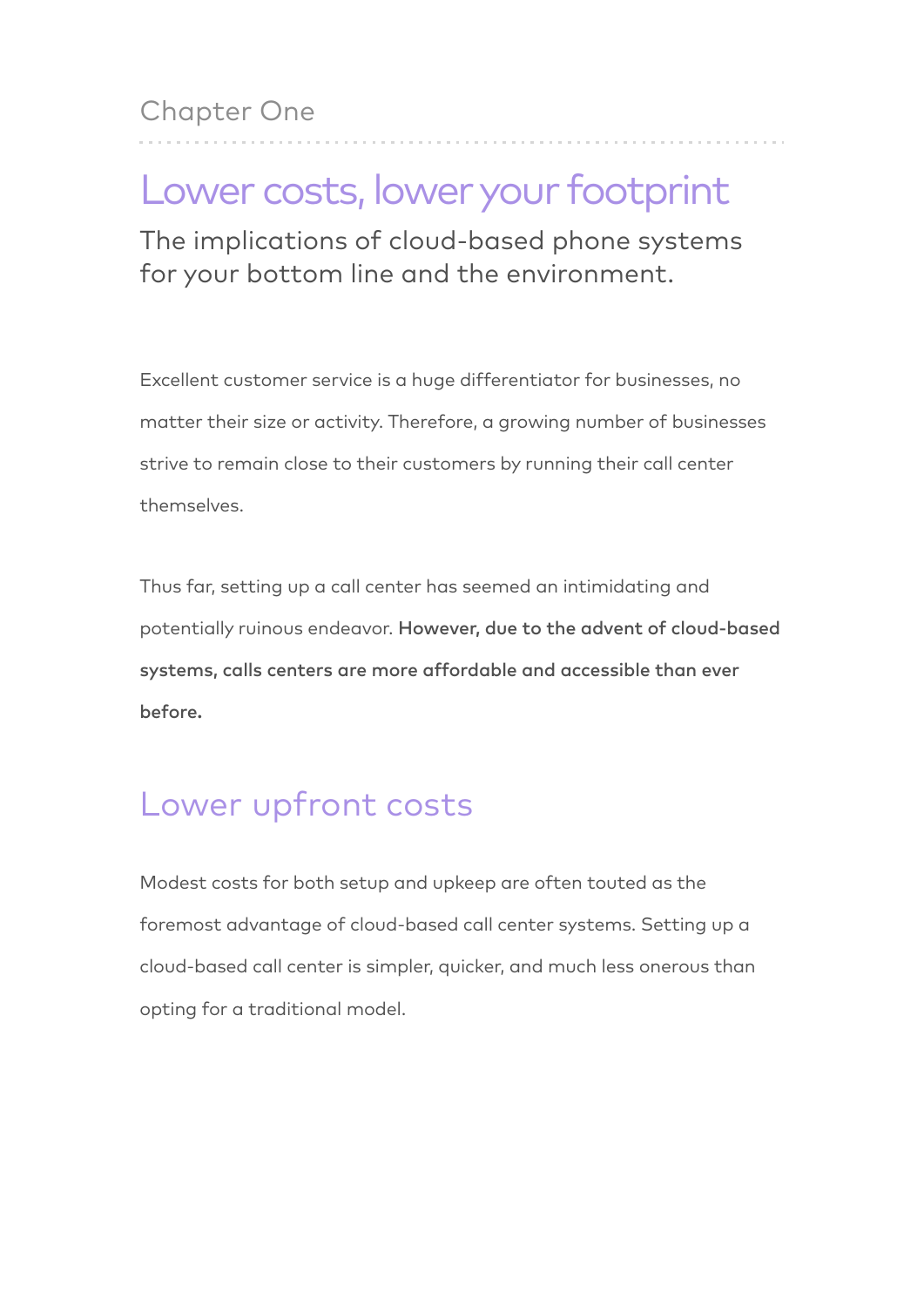#### No need for hardware

[It's no secret that the costs associated with starting an onsite call center](http://blog.3clogic.com/total-cost-of-ownership-tco-cloud-vs.-on-premise-call-center-solutions)  can be prohibitive. Cloud-based call center software eliminates the need for almost all hardware; your only requirement will be a stable internet connection and computer terminals.



source: Bourne "The Business Impact fo the Cloud"

#### Data storage happens offsite

Data storage no longer needs to be confined to a server room within your own offices, an option inaccessible to smaller businesses. Data storage companies will keep their storage servers secure and functional. Service companies will be on top of their apps, keeping them updated and bug-free. They will stay informed on the ever-evolving tech landscape for you.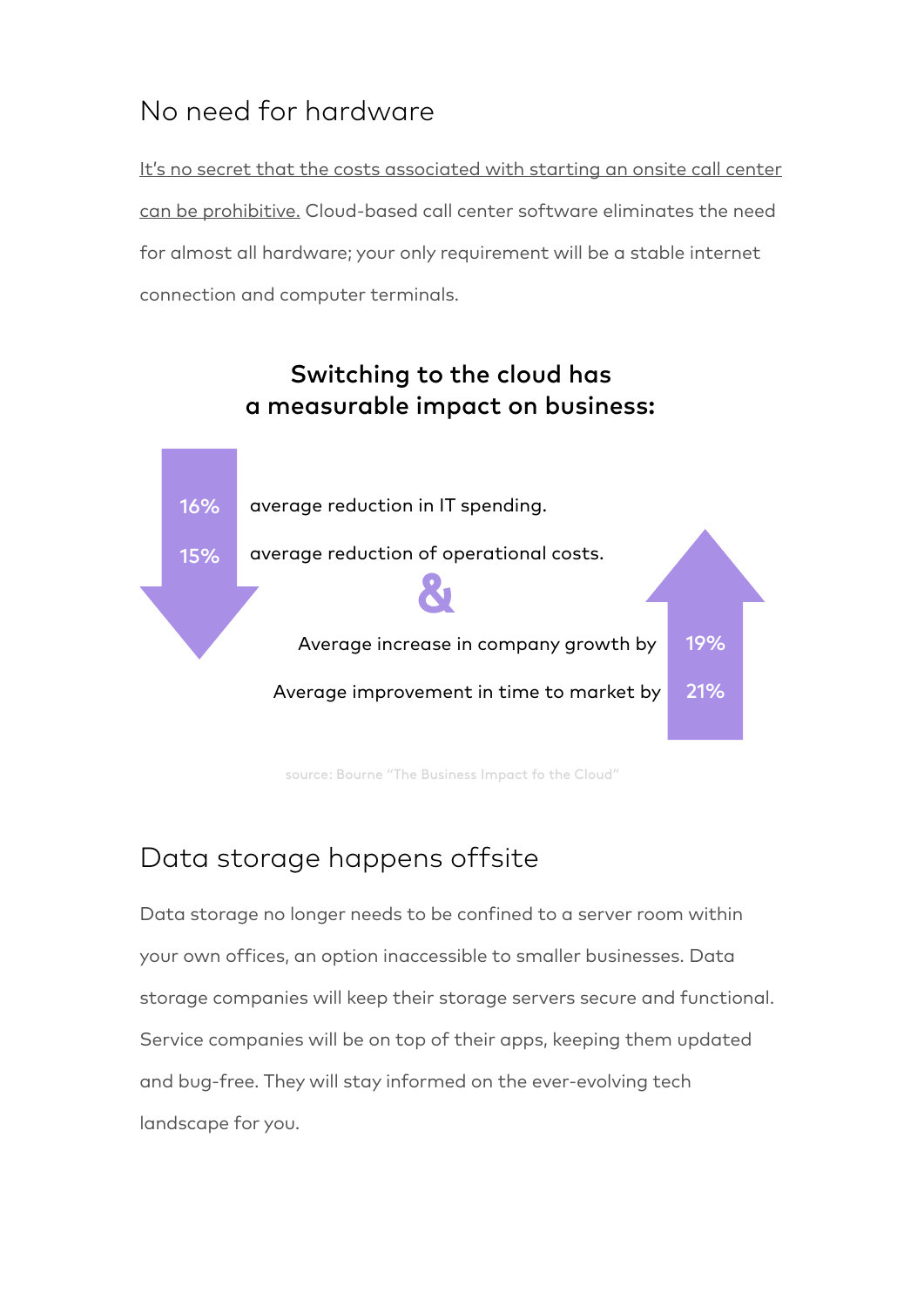### Lower ongoing costs

Once your call center is up and running, it'll require upkeep from a dedicated IT team. This isn't feasible for smaller businesses, who nevertheless require a sound call center solution in order to satisfy their clients.

#### Upkeep is out of your hands

Going cloud-based means that the servers which are at the base of your business aren't your responsibility. This rather lessens the need for you to have a tech specialist on hand, especially in a smaller company.

Updates will roll out as soon as they are ready, unlike home-grown or purchased software which could only be updated once a year. This will remove the need for expensive and complex hardware on your end. You will fear neither obsolescence, nor the evolution of the technology you use as a tool outstripping your user knowledge.

#### Enjoy a more flexible subscription model

[As your company evolves and changes, you will need to scale your suport](https://blog.aircall.io/scale-customer-support/)  and sales teams. Cloud based services make it easy to tweak your plan with every modification to your workforce. You will present an equal or superior level of professionalism to your customers, who won't notice anything is different when they ring you up. Switching to cloud-based call center software means shifting from capital expenditure to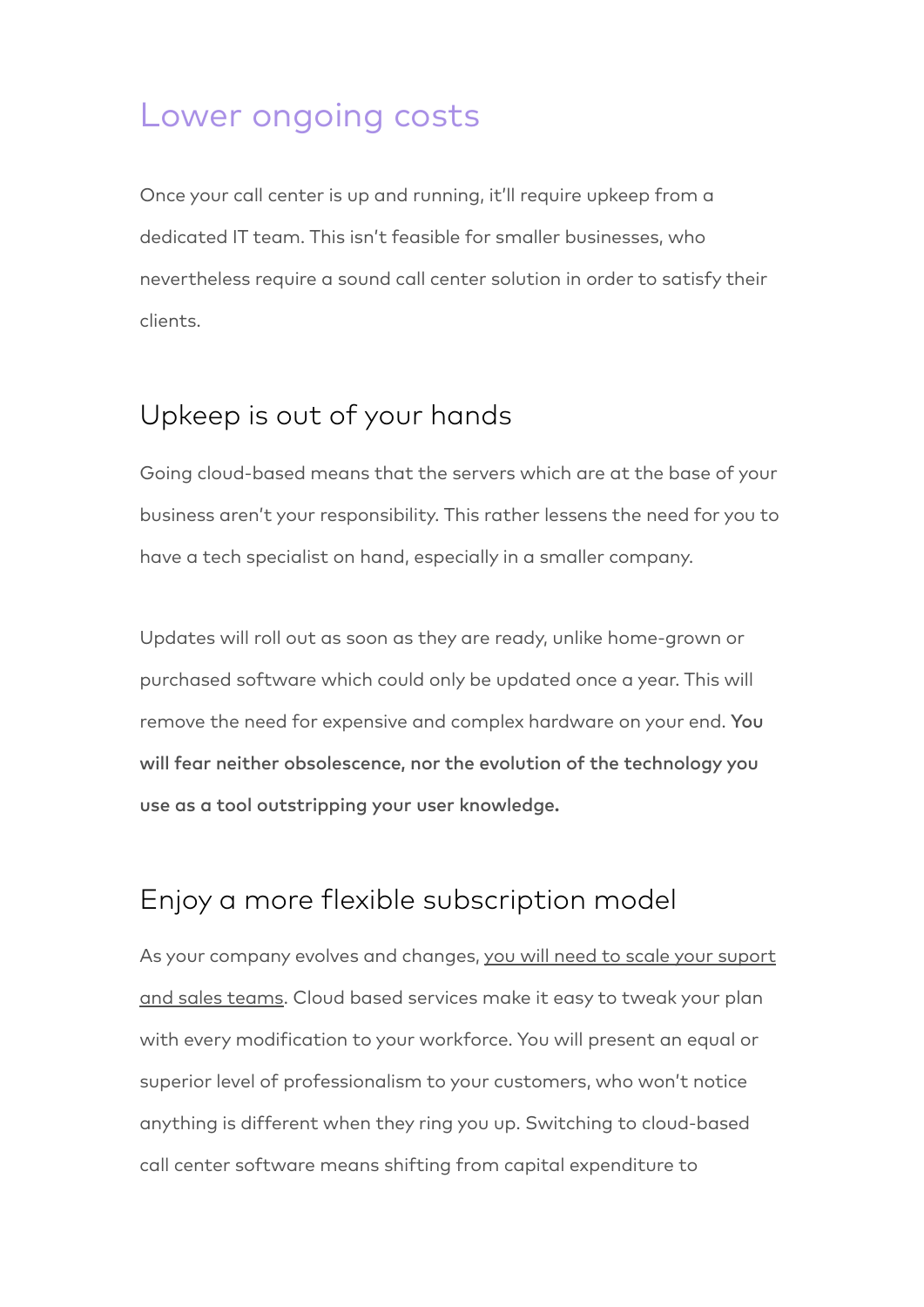operation expenditure: a shorter billing cycle, but lowered costs. The bill is lighter, with no adverse effects on your staff or the happiness of your customers.

## Benefit both the planet and your bottom line

Accumulating, replacing, and discarding call center hardware and office supplies is rather wasteful and costly.

#### Mutualize ressources and go green

[Cloud computing has a much lower environmental impact than onsite](http://www.eci.com/blog/15779-the-green-case-for-the-cloud-environmental-benefits-of-cloud-computing.html)  operations. The cloud collectivizes resources for its users, like the mainframes of days past. This efficiency reduces both the overall number of servers, and the loss of energy resulting from them being private, but under-utilized.

> Server utilisation rates in most corporations are near **5% or 10%.**

Utilisation rates in shared data centers can be around **60% to 70%.**

source: sustainablebrands.com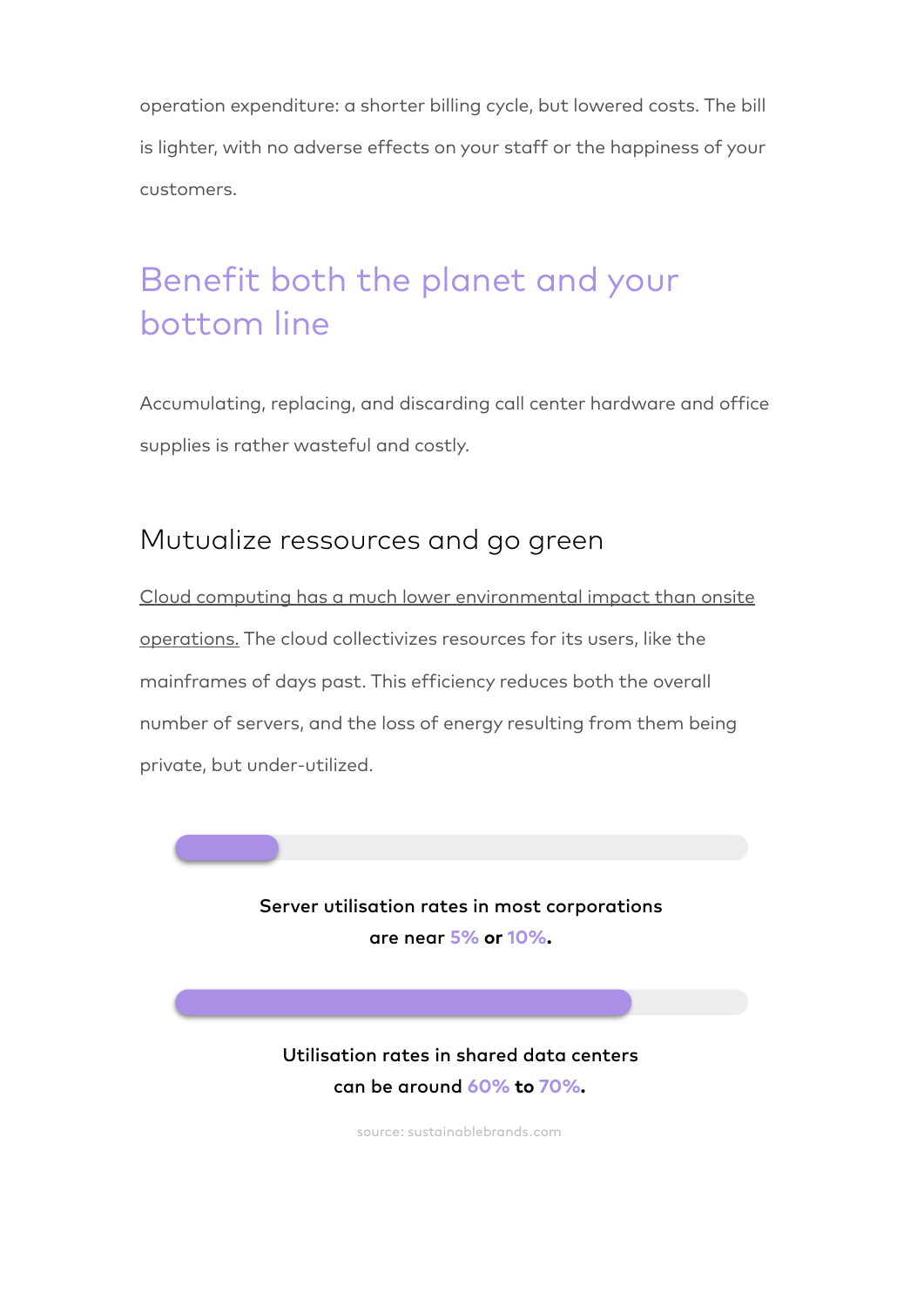Without heavy infrastructure and less equipment of your own, your business and others use the mutualized resources of the cloud, thereby alleviating your impact on the earth. Adopting cloud-based call center software means taking small steps towards a greener operation.

 The dematerialization of data and software, the elimination of hardware and paper products, and the corresponding energy savings are all beneficial to both your business and our planet.

The next chapters will explore the advantageous technological, and collaborative possibilities afforded to call centers by cloud technology.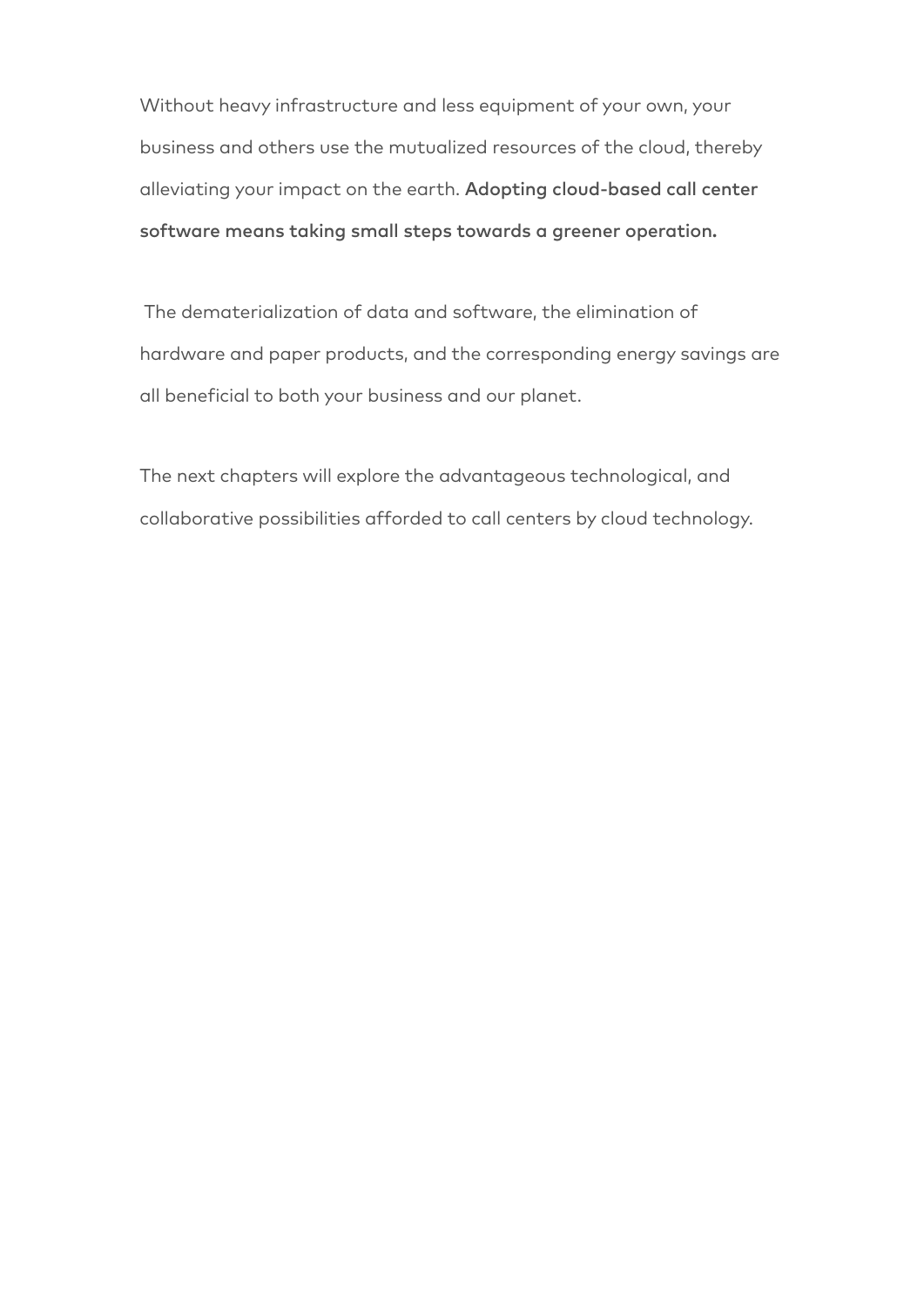Chapter Two

# A complete call center package

Cloud-based solutions offer all the features and ease of use needed to smoothly run a call center.

Cloud-based call center software is outfitted with the features you need to satisfy your customers and grow your business.

### Hit the ground running

Opting in to virtual call center software is as simple as a magazine subscription. After minimal configuration of a headset, your team can get to work right away.

#### Easy to install

The process of installing a complete virtual call center service is usually no more complex than downloading a file and running it. The whole installation could only take a handful of minutes, and the software is ready right out of the box.

#### Easy to use

One upside to virtual call center software is the unified, intuitive interface. Your team will no longer need to juggle multiple programs and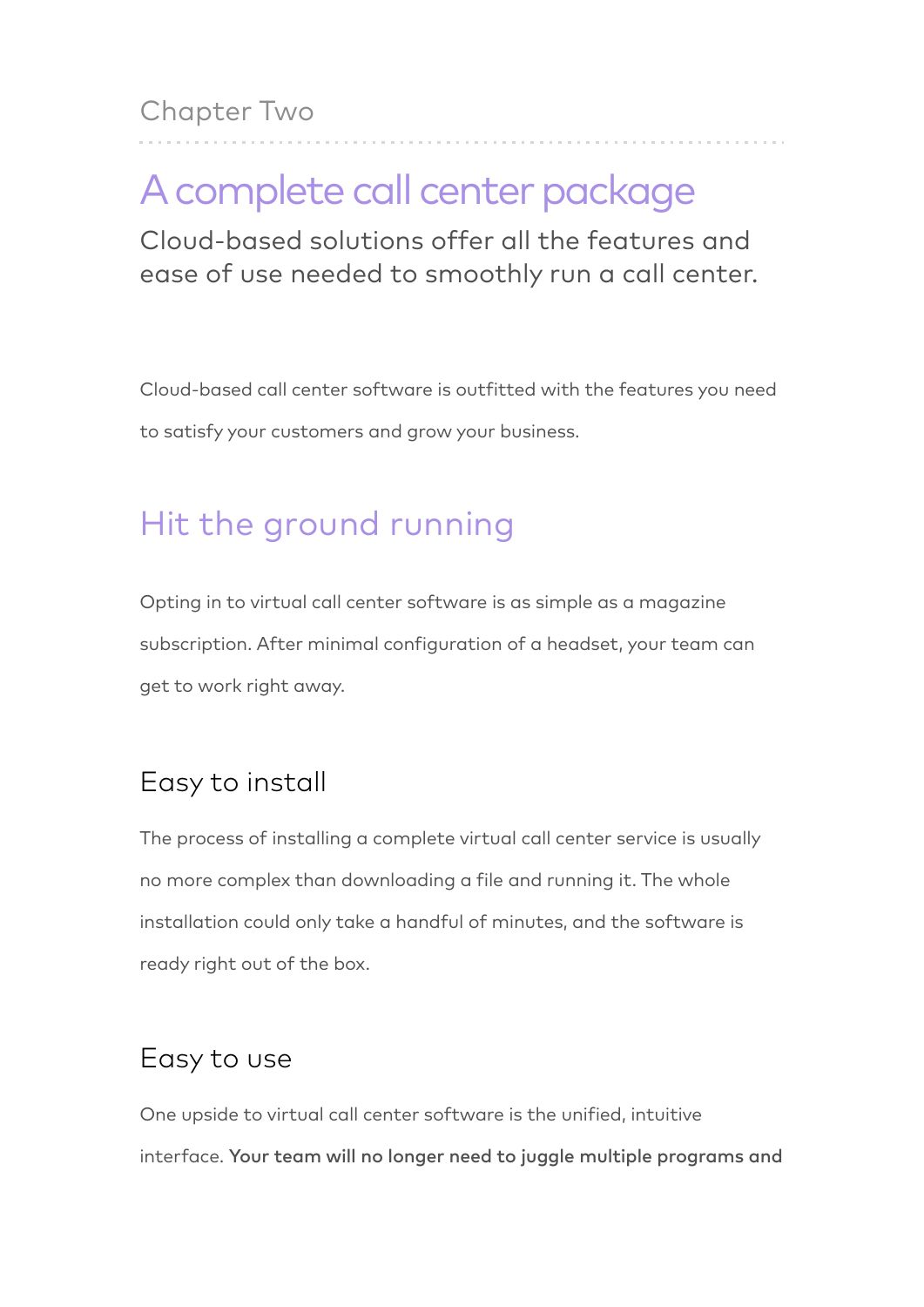tools to perform their tasks. Even with remote agents, you'll be able to expedite onboarding and training, and work as a more cohesive team.



Cloud-based phone systems have intuitive, easily readable user interfaces to quickly get the hang of every operation. The unified dashboard keeps track of everything in a clear and visible display. Your log keeps a detailed account of every call, and you can cross-reference that information with other integrated services.

### Get a complete package

The features and capabilities of cloud-based call center software are its strong suits, especially the ability to integrate and work in tandem with your other business tools.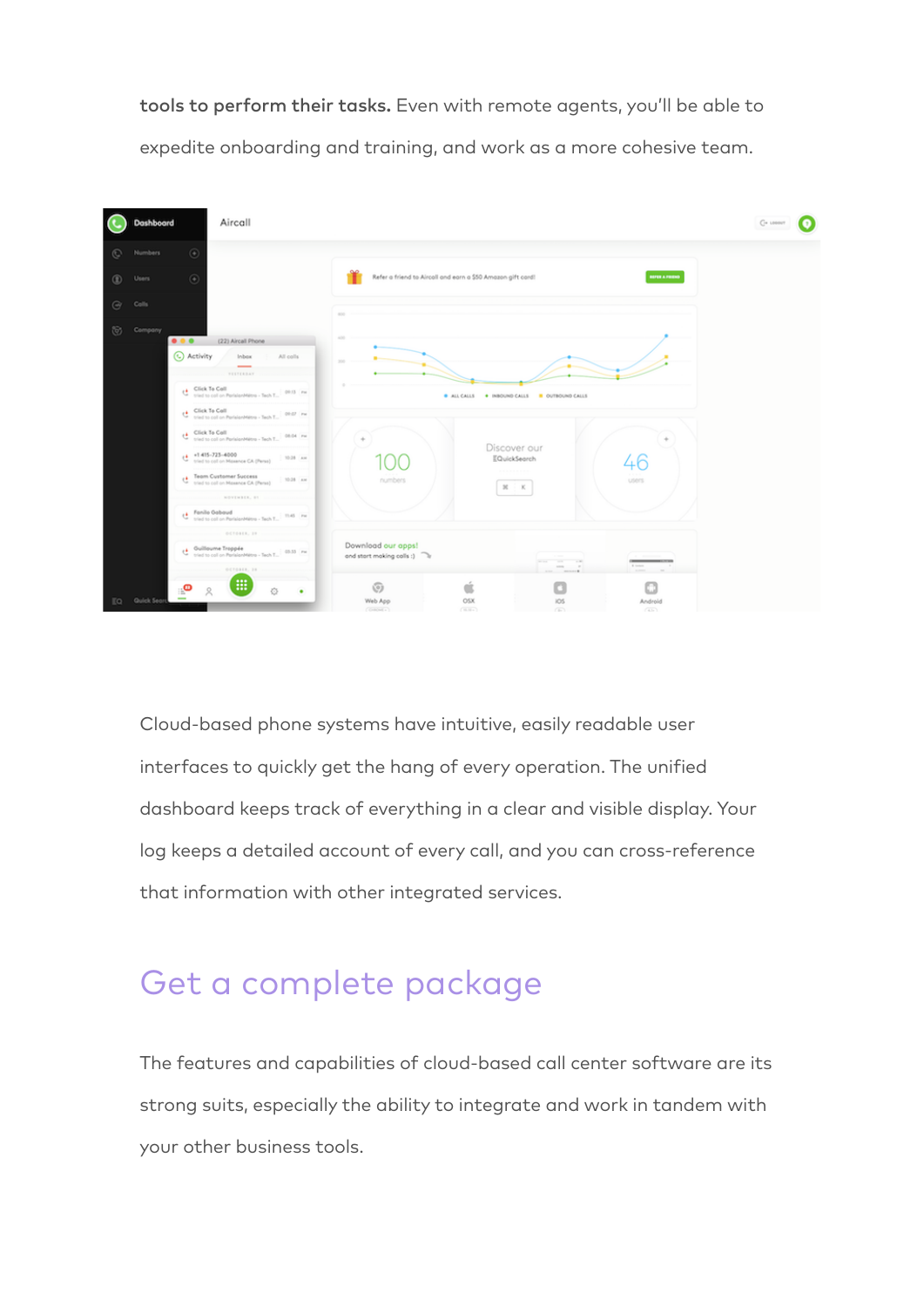#### [A host of useful features](https://aircall.io/en/call-center-software-features/)

Cloud-based call center software builds upon traditional call center features and improves them. A quality solution will offer the same level of service as a traditional model if not a superior one.

Some features are just what you'd expect from a standard setup, such as [Interactive Voice Response, programmable office hours, or](https://blog.aircall.io/call-center-routing/) advanced call routing. Others build on that and make handling calls even simpler, like desktop notifications, shared call inbox, voicemail by email, custom hold music, or click-to-call buttons. Others still allow managers to stay closely involved in the success of their call center, namely by assigning tasks and calls, monitoring in real-time, or call recording.

These features vastly improve the user experience of a business phone system. They are the fruit of the added flexibility and modularity of computer telephony integration.

#### [A wide array of integrations](https://aircall.io/en/call-center-software-integrations/)

In addition to these features, cloud-based call center software will integrate with other programs in order to provide you with streamlined efficiency. Rather than expecting your team to master several programs, all with differing (and sometimes overlapping) functions, you can let your virtual call center software [integrate with the rest of your tools.](https://blog.aircall.io/customer-support-best-20-apps/)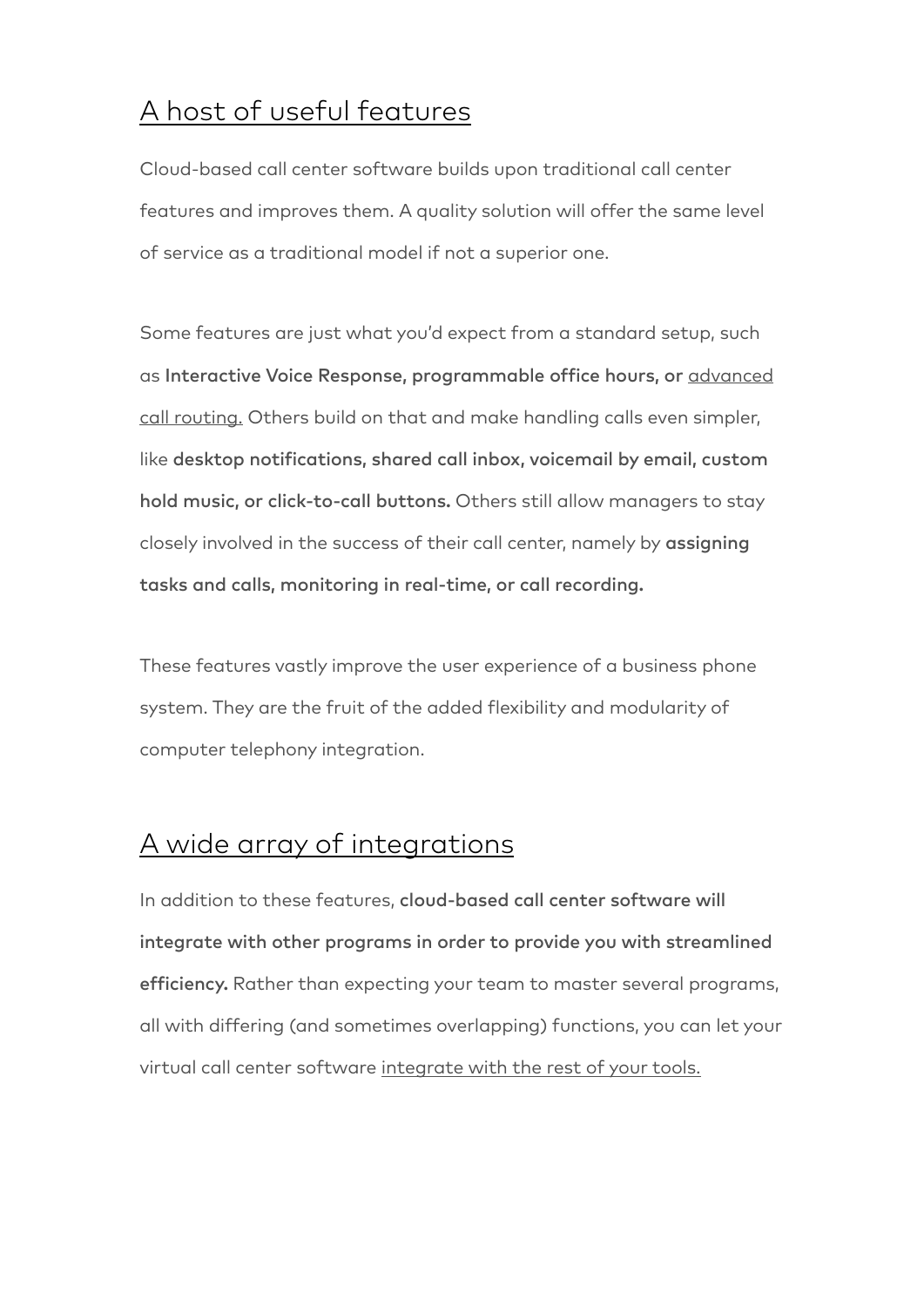You can integrate services dedicated to live chat, email, call logging, purchase history, feedback surveying, support tickets, and many more. On top of this, all this information is visible in a single dashboard interface. Integration seems like perfect common sense, and it's so helpful and simple that it may as well be. This access to seamless and useful tools would not be possible with a traditional phone system.

Moreover, the service providers keep your CTI system and the aforementioned integrations up to date. Much like with the call center software itself, you won't have to stay on top of its integration updates.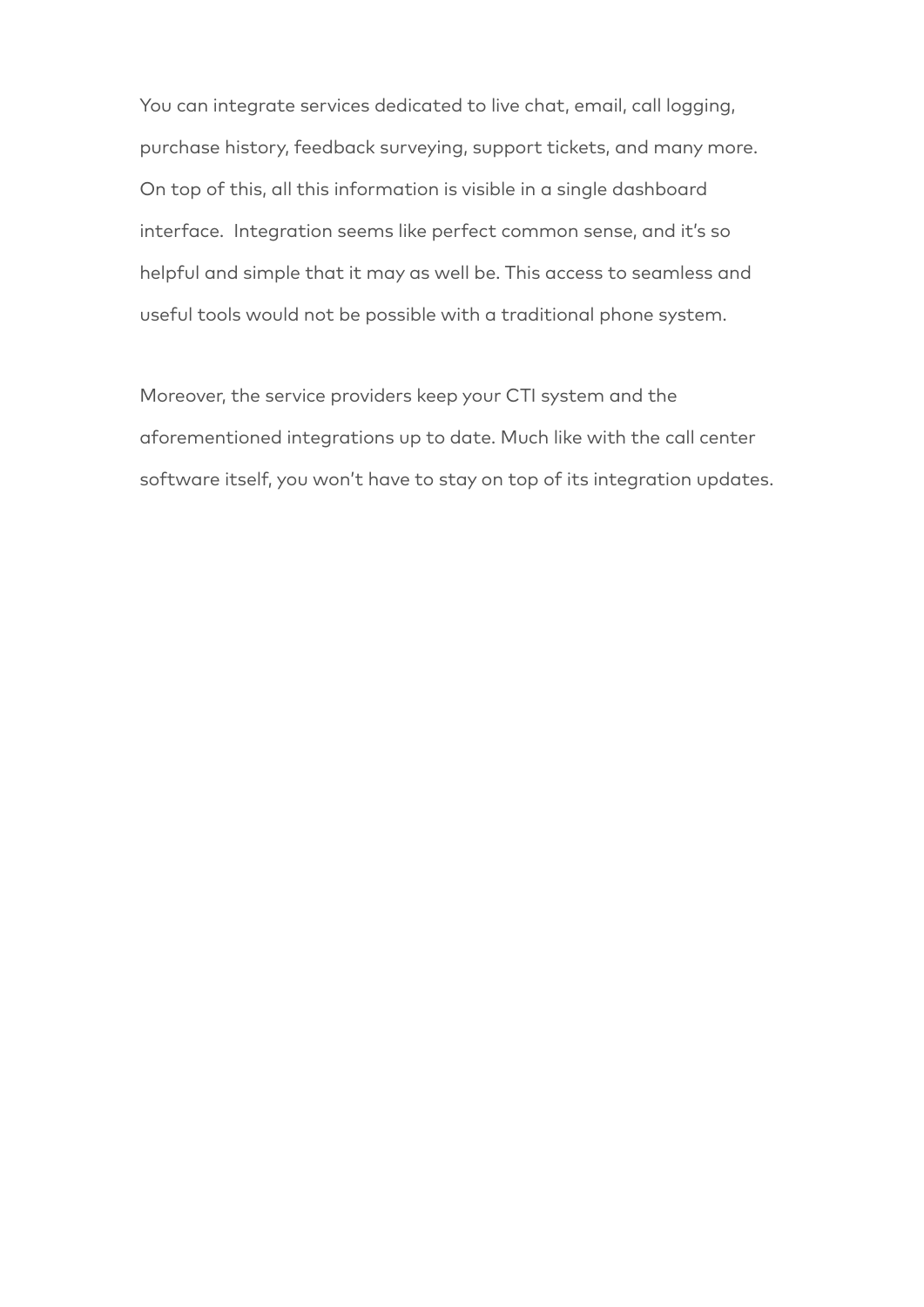Chapter Three

# Empower your whole team

Cloud-based call center software facilitates mobility, productivity, and collaboration.

Cloud-based virtual phone systems afford teams heightened mobility, and can precisely monitor performance for better efficiency.

### Work from anywhere

For the employer, [hiring virtual staff members has several advantages.](https://blog.aircall.io/virtual-assistant-can-improve-customer-service/) It will lower costs, since they don't require space and resources in your physical office. Recruiters are able to choose from a wider pool of applicants, since distance isn't an issue. Virtual employees can also operate from disparate time zones, giving your customers access to a human agent round the clock.

Undeniably, one of the foremost upsides to having your business operate on the cloud is the fact that your data and applications will be accessible from anywhere. Teams are able to synchronize their CRM, take calls, check help tickets, etc. on all of their devices. This means that customer information, reminders, emails, etc. are all readily available.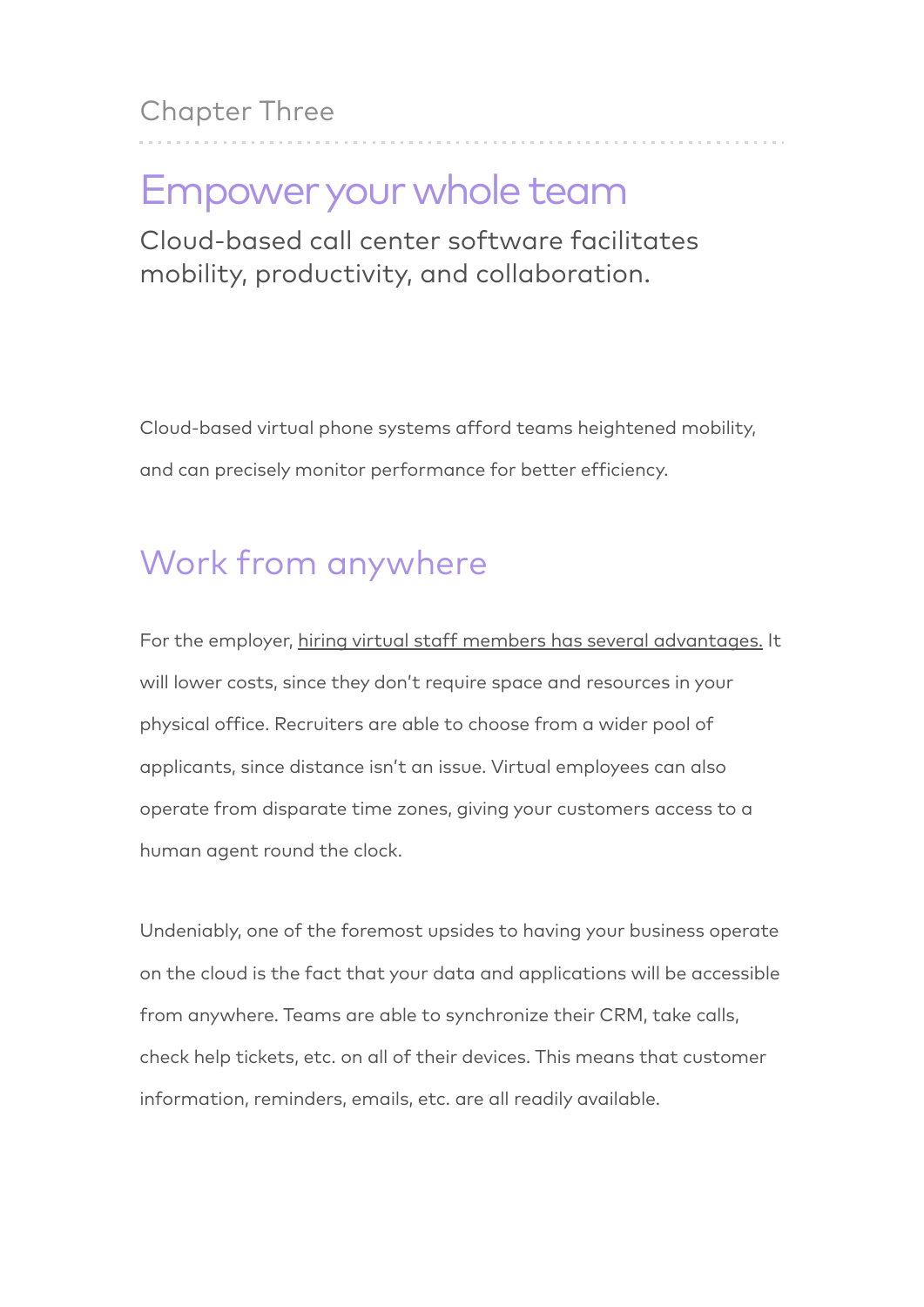### Be more productive

Cloud-based phone systems offer monitoring possibilities to improve your call center's performance, and allow enhanced collaboration between agents.

#### Monitoring

[Cloud-based phone systems enable call monitoring](https://blog.aircall.io/call-center-monitoring/), call recording, and real-time analytics. Managers can:

- Assign calls to the appropriate agent (language, location, etc.).
- Follow an agent's performance during a call.
- Offer assistance in real-time if the agent is struggling.
- Monitor the performance of single agents or the team as a whole.
- Track the numbers for [missed calls](https://blog.aircall.io/missed-calls/), dropped calls, waiting time, etc.
- Survey customer satisfaction through user habits.
- Follow the progression of a customer's life cycle.

Your dashboard logs a record of every customer interaction, and this data can be useful to a manager's decision-making process. This efficiency trickles down to the team, and then to the customer experience.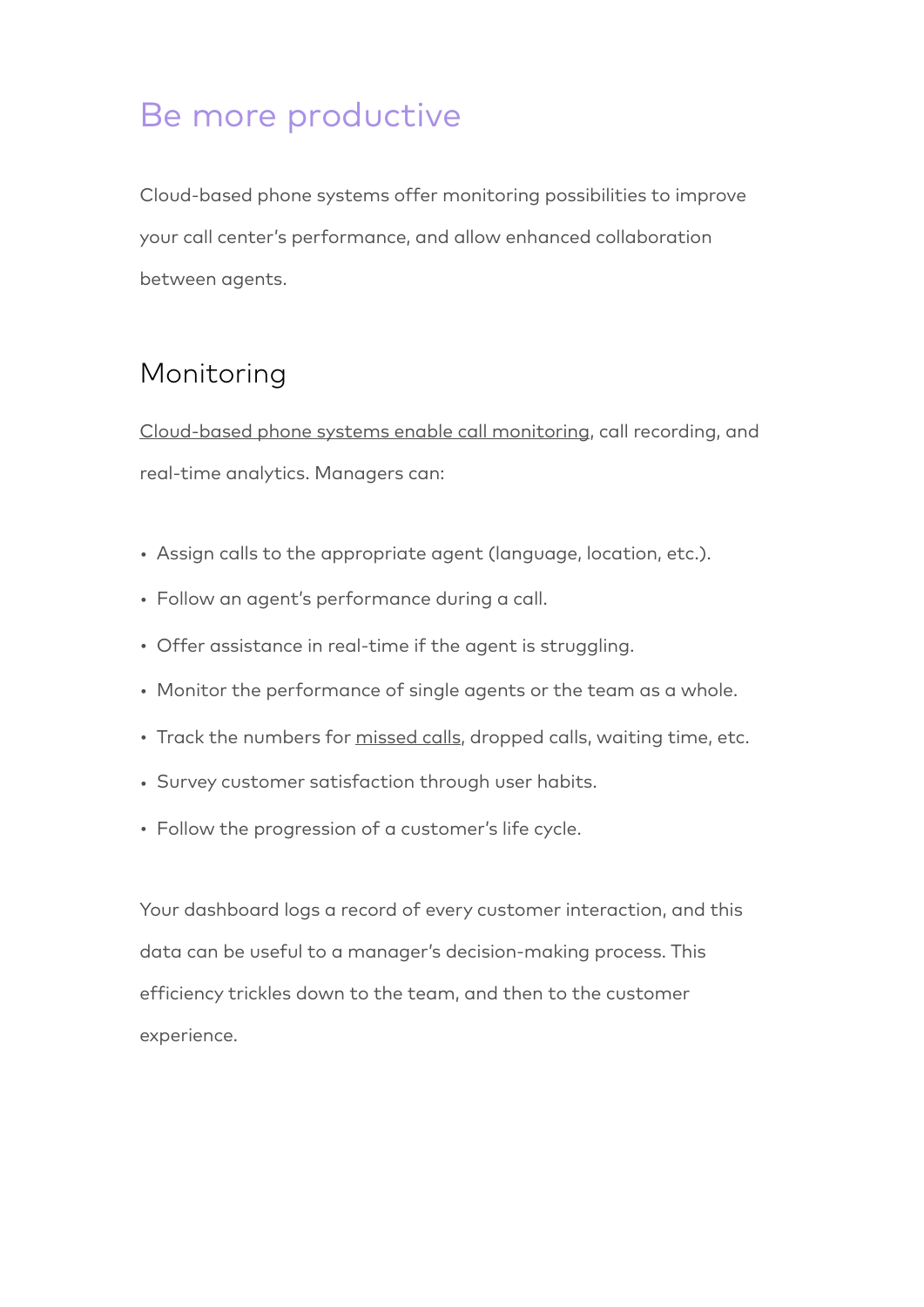

#### Communication

Agents work with a single, integrated dashboard, which increases productivity and the amount of fielded calls. With the enhanced call monitoring afforded to managers by cloud-based technology, they can jump in to help agents with more ease. Likewise, empowered agents are more likely to seek assistance. Virtual call center software also favors reduced agent turnover. Given the costly and time-consuming process of agent recruitment and training, this is a huge boon.

The cloud's flexibility, adaptability, and reactivity will make it easier and effortless to commune with your coworkers, business partners, and most importantly, your customers.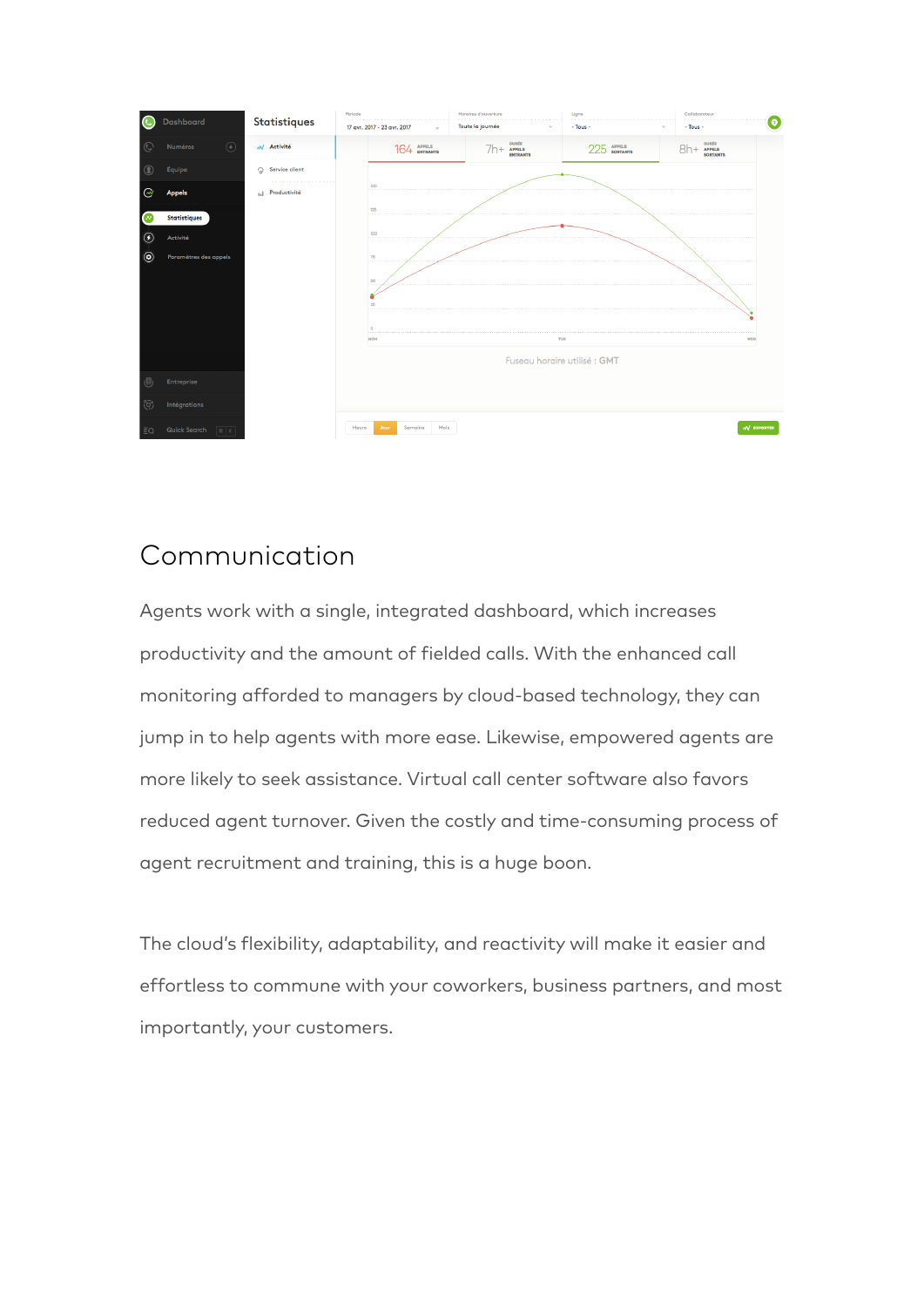# Keep your data safe, and your operation running

Cloud-based phone systems are more reliable and secure than most realize.

# Security

Security is one of the most hotly debated aspects of the cloud, especially when it comes to storage. The business of cloud security is expanding [dramatically in order to tighten up cloud-based storage. While there is](http://www.cio.com/article/2922374/cloud-security/20-of-the-greatest-myths-of-cloud-security.html)  no zero risk policy to any scenario, cloud experts are eager to debunk these assumptions.

> "Cloud providers live, eat, and breathe network security while most other organizations don't usually list it as one of their core competencies," Leo Reiter, CTO, Nimbix.

Cloud providers make it their business to stay ahead of potential threats. It can be difficult to replicate that kind of commitment, relentlessness, and vigilance in an onsite setting. This is especially true if your company is not yet large enough to accommodate a well-staffed IT department.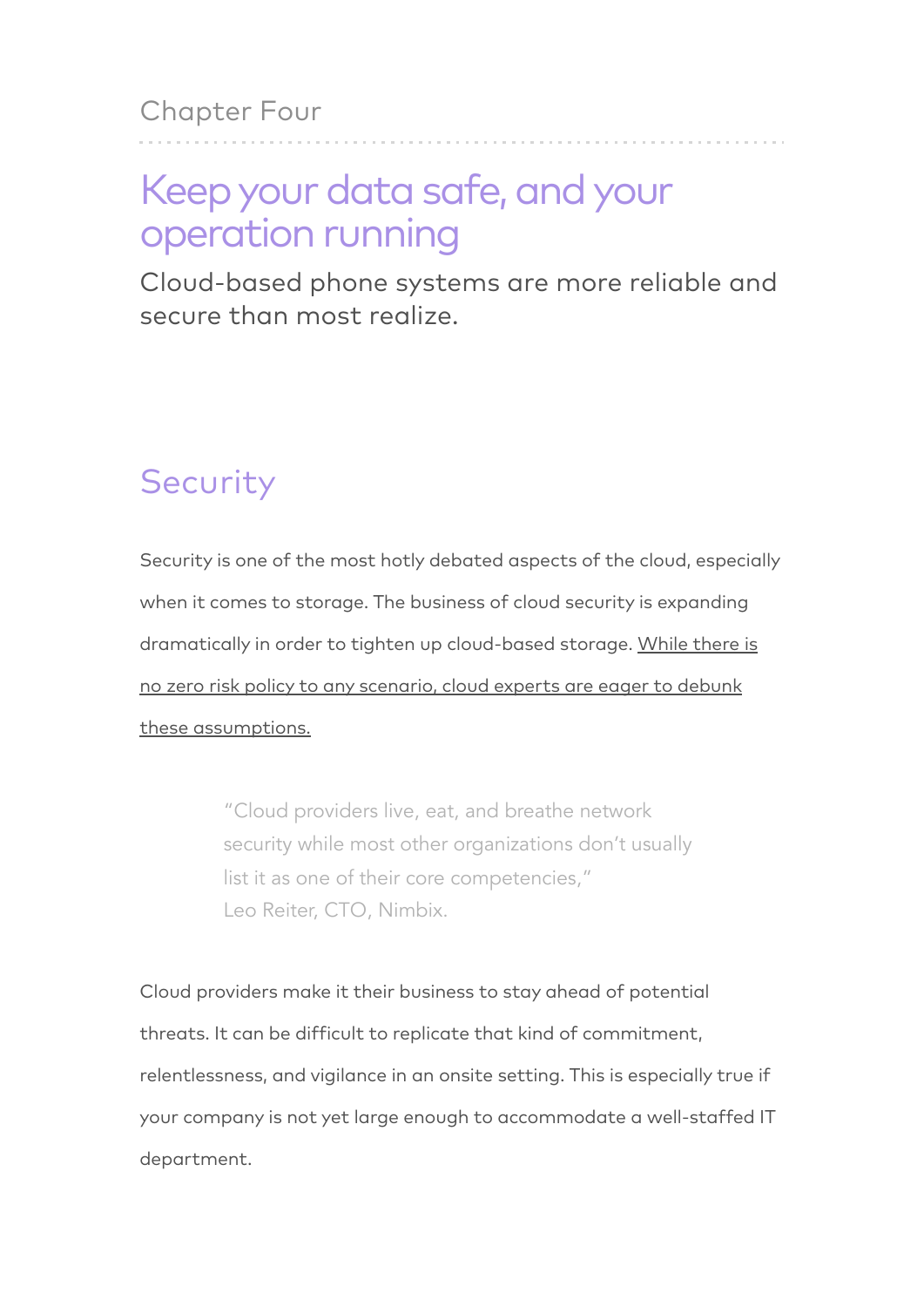

### Reliability

Delegating the maintenance of your installation to a cloud provider takes a good deal of stress off of your business. Since the communication servers your business uses belong to a third party, they will take care of the upkeep.

#### Uptime guarantee

Cloud-based phone system providers handle a huge volume of data. Therefore, they must deliver a higher quality of redundancy protection and disaster recovery. Downtime is less frequent for a cloud-based setup, and is fixed more quickly in case of a problem. Many providers boast a 99%+ percentage of uptime on their service level agreements upon signing up. On top of this, you can use their services to back up your communications data, call logs, monitoring analyses, and more.